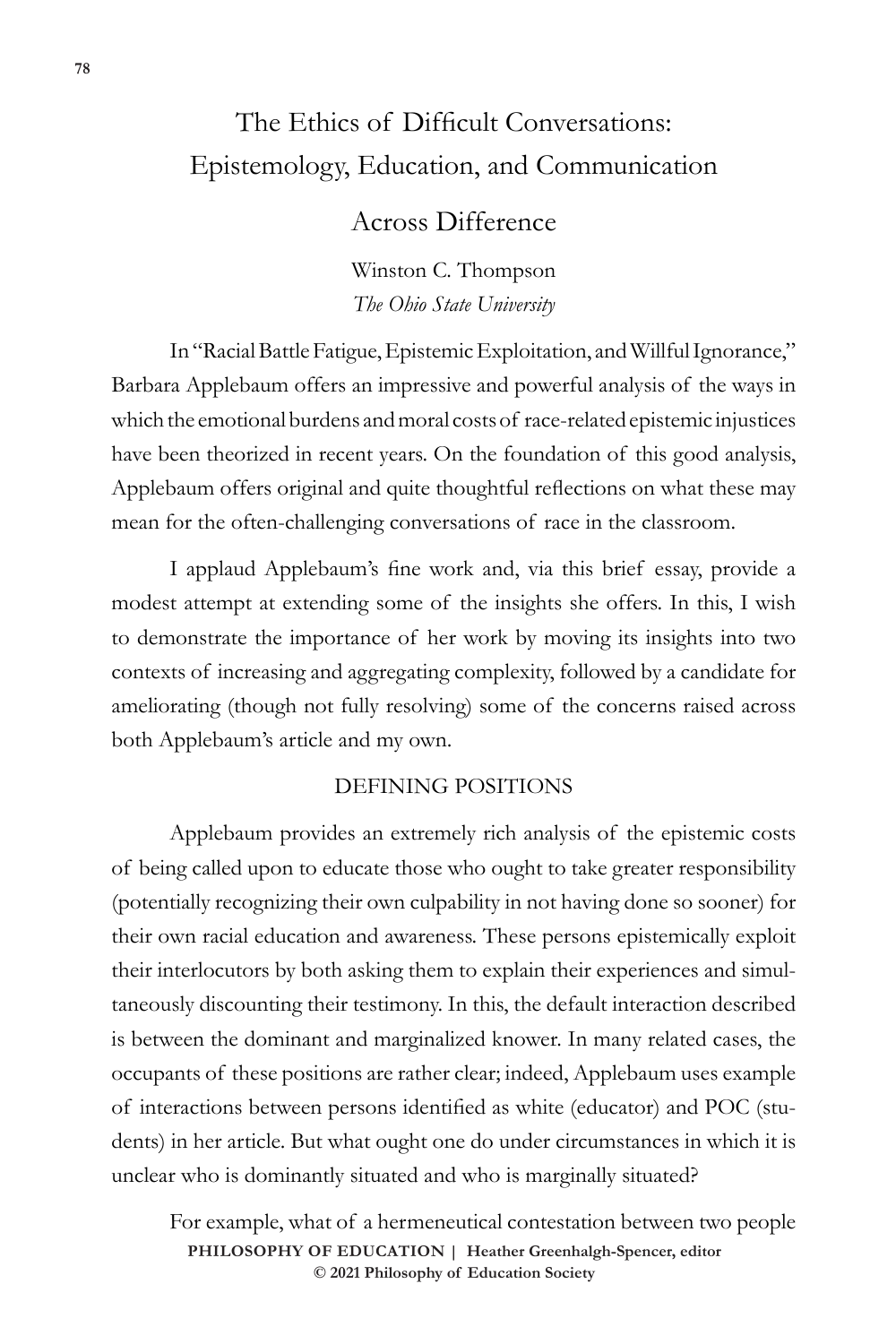of color? Here, I offer a pastiche of recently observed interactions between self-identified Somali immigrant students and self-identified African American students in Central Ohio:

As the two students process their shared experience in a classroom, the African American student asserts that their shared Black identity is explanatorily relevant. The Somali immigrant student resists this interpretation on the asserted basis that she is not Black. This frustrates the African American student as she states that this denial of her interpretation feels as erroneous (and burdensome) as claims made by racially naive white classmates. This frustrates the Somali immigrant student as she states that this denial of her interpretation feels as erroneous (and burdensome) as claims made by internationally naive white classmates.

In this example, who is a member of the epistemically dominant group? Who is a member of the epistemically marginalized group? Is one person asserting the epistemic significance of racial identity categories on a person for whom such categories are disconnected from their lived experiences? Does this rest upon a specific category of willful ignorance of racial categories across international contexts? Is one person denying the epistemic significance of legible (to them) racial categories because doing so allows them to potentially avoid some of the burdens of Black identity in the United States? Does this effort rest on (a form of) "white" ignorance? Who of the pair is failing to recognize how they are implicated in perpetuating epistemic injustices? How ought these students speak and listen to one another in this classroom?

#### DIALOGUES AND PLURALITY

Of course, the classroom contexts that Applebaum discusses are even more complex than the example above. Though most of the analyses of epistemic exploitation involve two dialogical participants, real-world classroom encounters contain a far greater number of involved persons. Indeed, Applebaum notes this as she describes her own experiences with navigating the emotions and assumptions of a white teacher with racially marginalized and racially dominant students in her classroom. The number of observers surely complicates the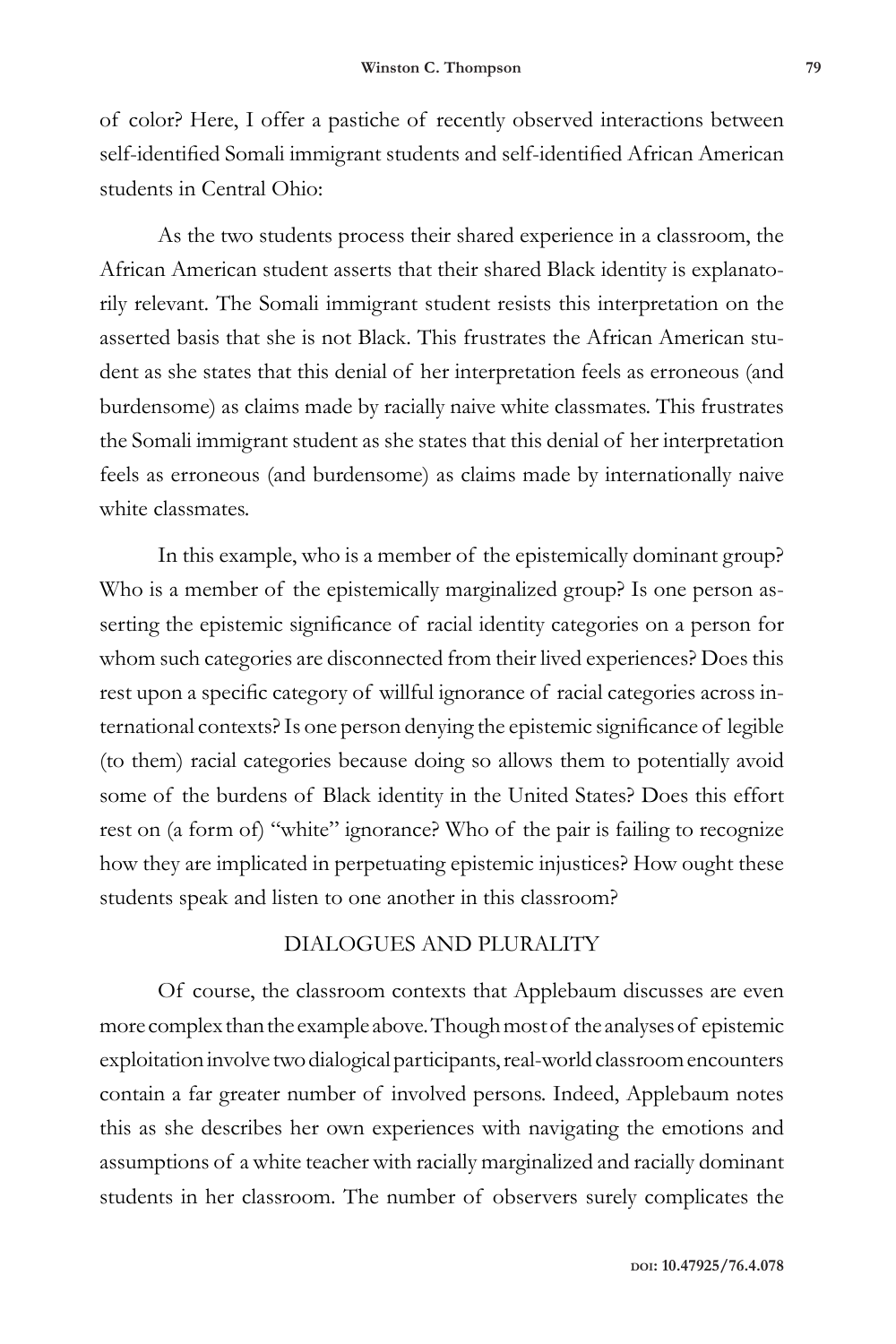dialogue between any two parties (e.g., teacher-student, student-student, etc.) in the group,<sup>1</sup> but a classroom is also a space within which dialogue can happen across a plurality of persons. How then, as a full participant in conversation with two or more others, ought one respond to the category of hermeneutic contestation described above?

Firstly, we might consider how one who is caught between the two hermeneutical frames of her dialogical partners ought to proceed in her capacity as a hearer. As a hearer under these circumstances, one has much to navigate as she attempts to avoid visiting epistemic injustices upon either of her interlocutors (holders, as they are, of incompatibility views). Though she may regard one position as more attractive than the other, given her own pre-existing interpretations, she would do well to question whether that view is based in testimonial injustices impacting the distribution of subject matter credibility on the issue at hand. Perhaps, a desirable course of action for one, as a hearer, in this position is to remain attuned to the new information and perspectives provided in her conversation, considering these to the best of her ability as she attempts to improve her epistemic position (i.e., learn).

Secondly, we might also consider how one who is caught between the two hermeneutical frames of her dialogical partners ought to proceed in her capacity as a speaker. While she might wish to share her views and pose questions towards clarifying her own understanding of the perspectives of her conversational partners, she might do well not to attempt driving the progression of the conversation nor assume the role of arbitrator in the hermeneutical contestation. Instead, she might adopt a more minimal speaking role, creating space for her colleagues to proceed (or not) in articulating the details of their differing interpretations. To do otherwise might risk exploiting their epistemic labor for her own educational benefit.

#### DETERMINING PROTOCOLS

But, one might ask, does not educational engagement surely require opportunities for questions, discussion, disagreement, evaluation of justification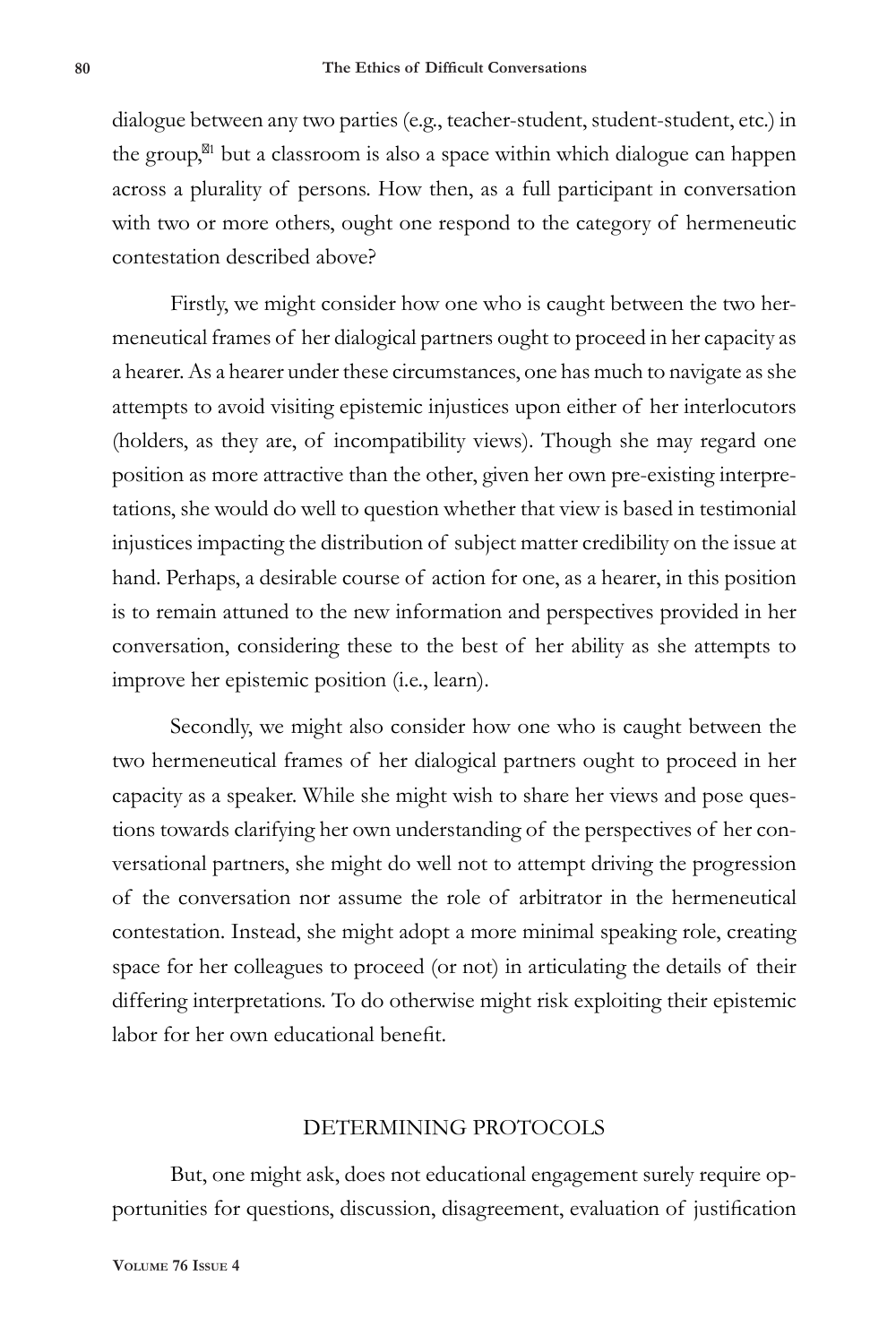and the like? These may seem to be hallmarks of many discussion-based learning methods. Perhaps, one might posit, worrying about epistemic exploitation and the rest, worthy though such aims might be, dilutes the educational essence of classroom spaces within which persons might learn that which is difficult to learn well in other contexts. Can a social-justice-oriented class about race do the difficult work of discussing race if its members are wary of the forms of epistemic injustice Applebaum rightly describes? Perhaps, even if only to a limited degree, the matter hinges on consent.

Epistemic exploitation, like other forms of exploitation, might be understood as a matter of unfairly taking advantage of another person's vulnerability, to one's own benefit. The *burden* of epistemic exploitation might persist even as the *exploitative* nature of that burden might be addressed via sufficiently robust mechanisms of consent. That is, these forms of consent might allow the marginalized knower to agree to the protocols and boundaries of the interactions of the classroom discussion, while recognizing that the burdens of such a discussion are not equally distributed. Indeed, many classroom groups similar to those discussed above seek to establish discussion rules for themselves; these might be especially salient for the marginalized knowers in these spaces. Under the right set of explicitly identified discussion rules, one marginalized knower might consent to, for instance, engage in "talking to white people about race." Another marginalized knower might continue to decline doing so under the same conditions. Both situations prioritize the agency of the marginalized knower (by making the "ask" explicit, instead of presuming engagement) rather than the demands of the dominant knower. As such, both are superior in legitimacy to situations in which marginalized knowers are thrust into emotionally and epistemically burdensome interactions without consenting to such an experience.

One matter that deserves serious consideration is that of whether or not marginalized knowers can authentically consent to a scheme of classroom guidelines requested within a larger structure of epistemic domination. That is, the consent described above might be coerced "consent" if there is little possibility for truly declining it. In ways analogous, yet oppositely directed, to Dotson's description of testimonial smothering (i.e., a speaker withholds testi-